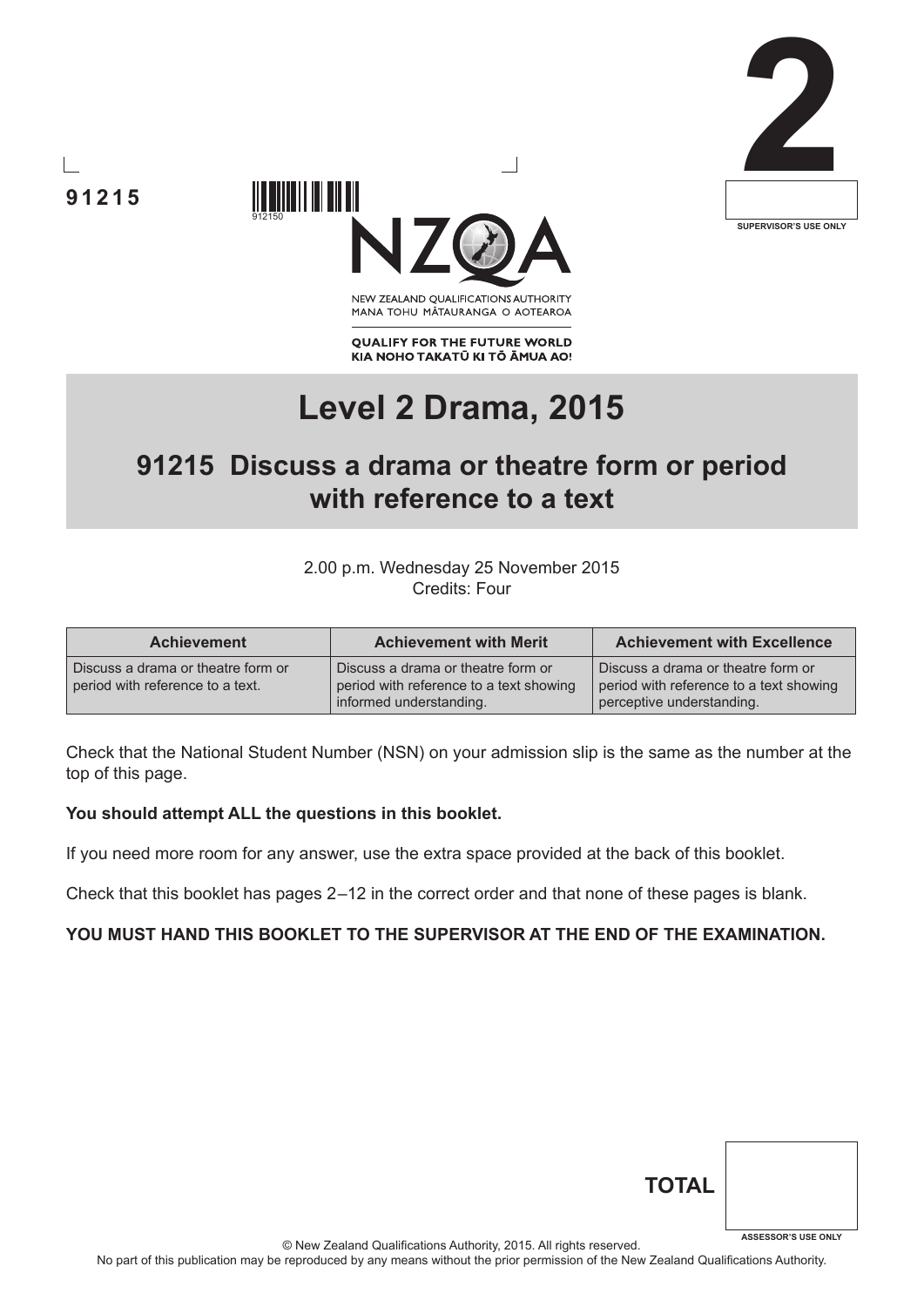To answer the questions in this paper, name the drama / theatre form or period you have studied, and ONE text from the form or period to which you will refer. (If the text was not written as a script – as for example in commedia dell'arte – give brief details of the action.)

| Drama/theatre form or period:                 |
|-----------------------------------------------|
| Title of the text (or summary of the action): |
|                                               |
|                                               |
| Playwright (if applicable):                   |

## **QUESTION ONE: THE ACTING SPACE**

- (a) Sketch the acting space that would typically have been used to perform your chosen text. Annotate your sketch to clearly show:
	- the shape and position of the acting space
	- the shape and position of the audience space
	- entrances and exits to and from the acting space
	- key pieces of set or staging.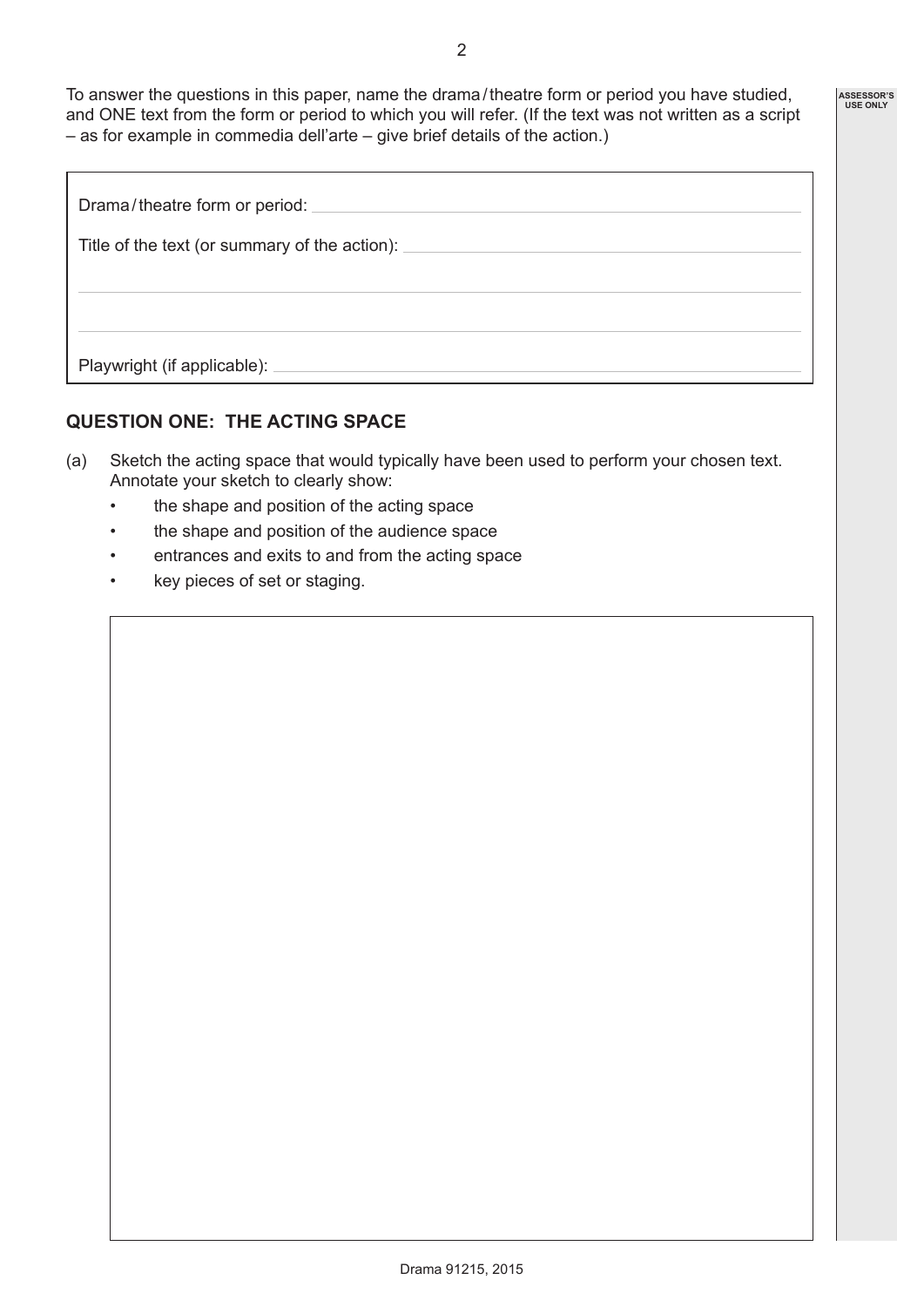(b) Explain how the actors would typically have used this space in a key scene from the text. Give specific details from the text to support your answer. **ASSESSOR'S USE ONLY**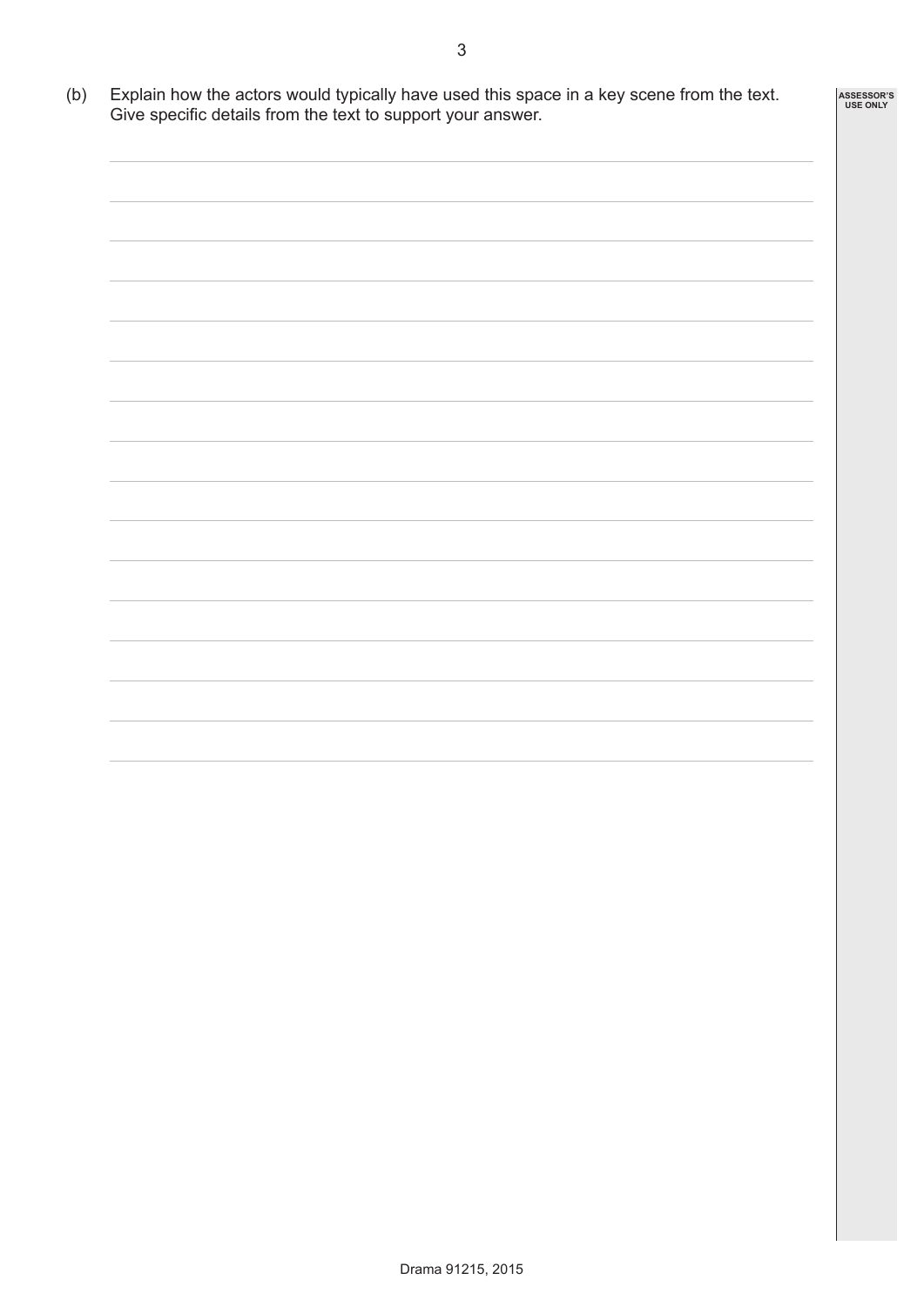- (c) Discuss how the acting space affected the audience's experience of the performance. You might consider:
	- the interaction between actors and the audience
	- the use of theatre technologies of the time
	- the audience's experience in other theatre forms or periods.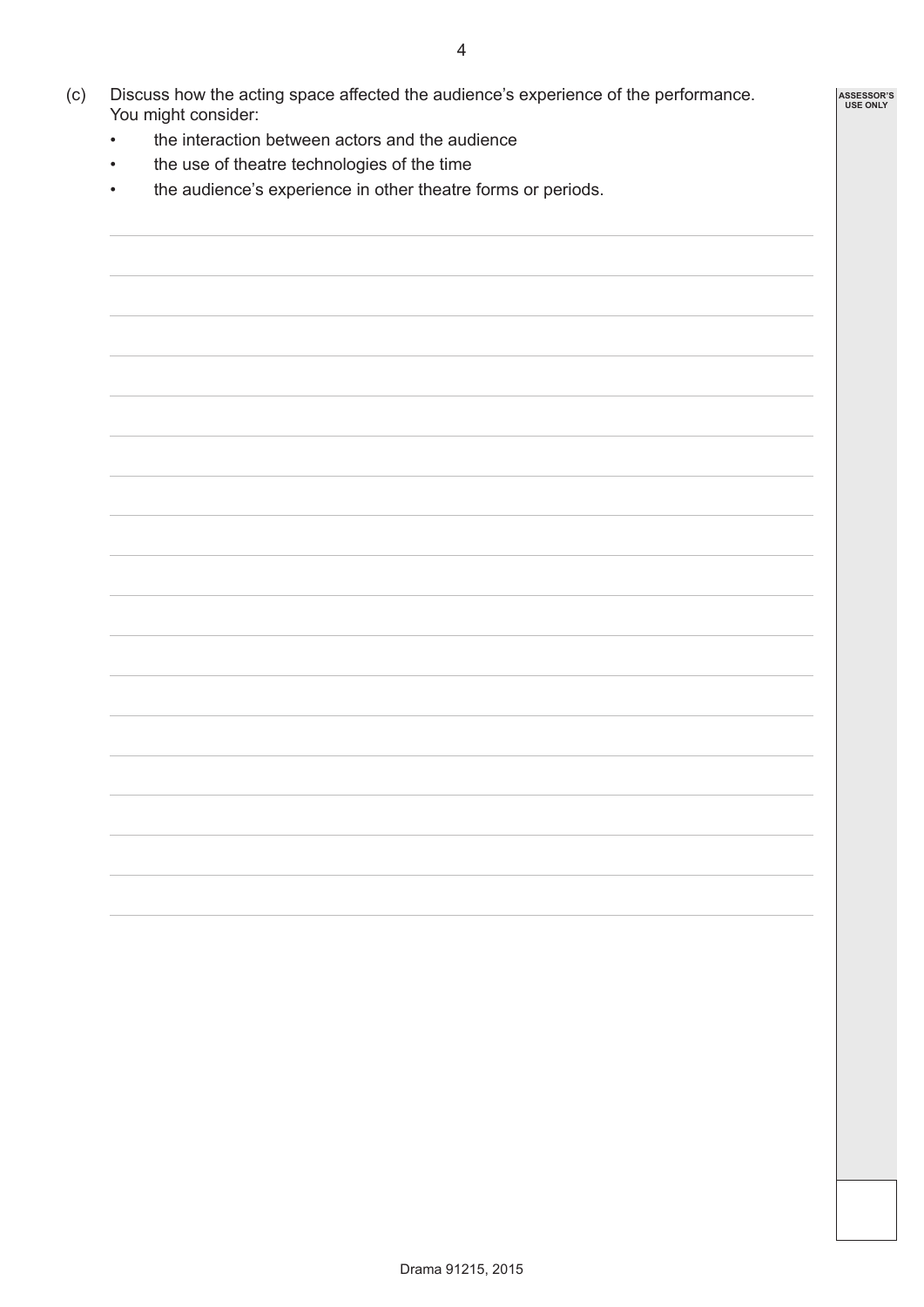**This page has been deliberately left blank. The examination continues on the following page.**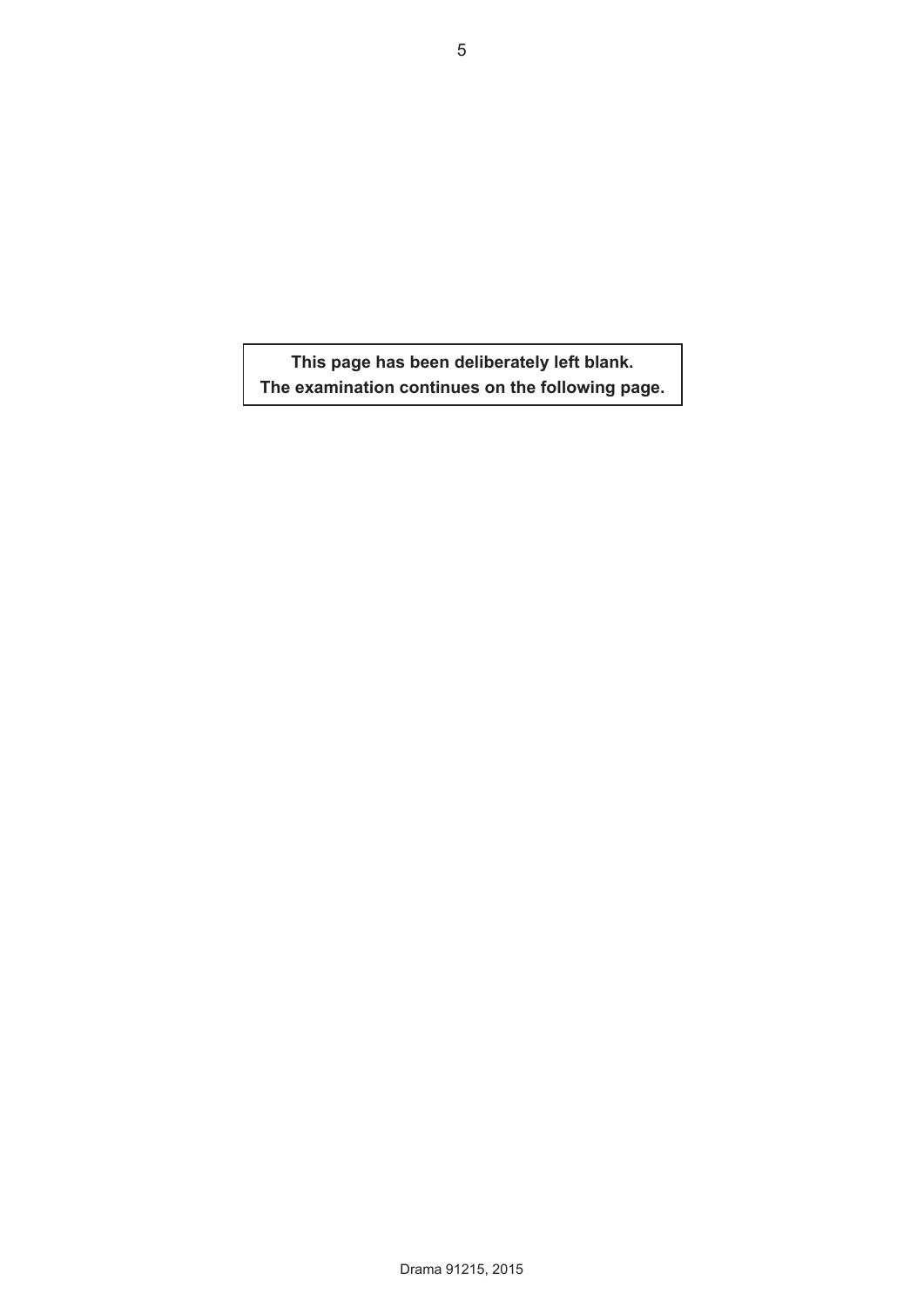#### **QUESTION TWO: A LANGUAGE FEATURE**

Identify a language feature that is typical of your chosen form or period. If the form is traditionally silent, you may identify a feature of body language.

Language feature:

(a) Describe this language feature, and give an example of the feature in your chosen text.

(b) Explain how an actor would use the drama techniques of voice, body, movement, and / or use of space typical of the form or period to perform this example. Give specific details to support your answer.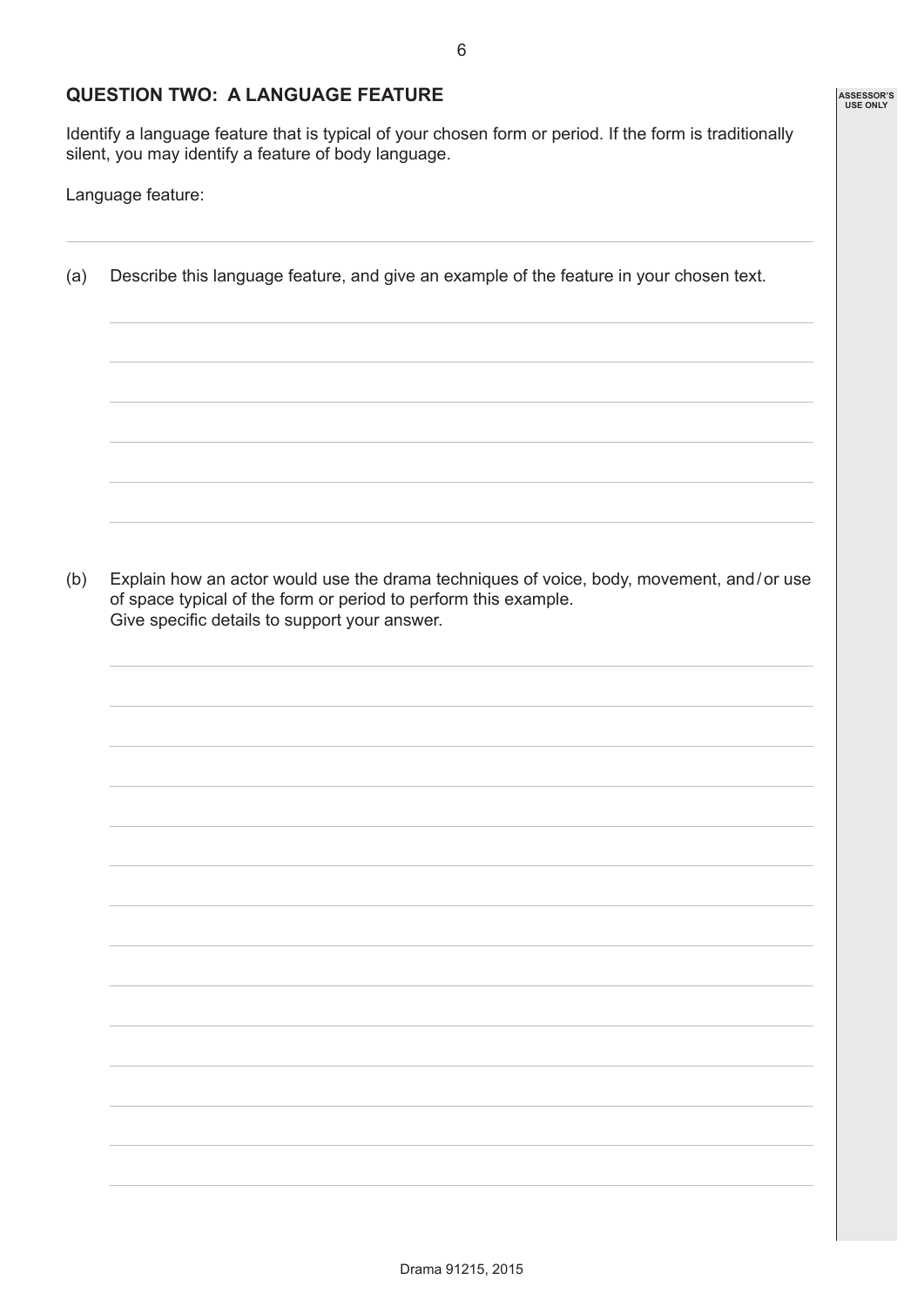- (c) Discuss how the use of this language feature is typical of the form or period. You might consider:
	- the style of the form (e.g. realistic, surrealist)
	- the time and place in which the form was performed
	- the purpose of the playwright or creator(s) of the text.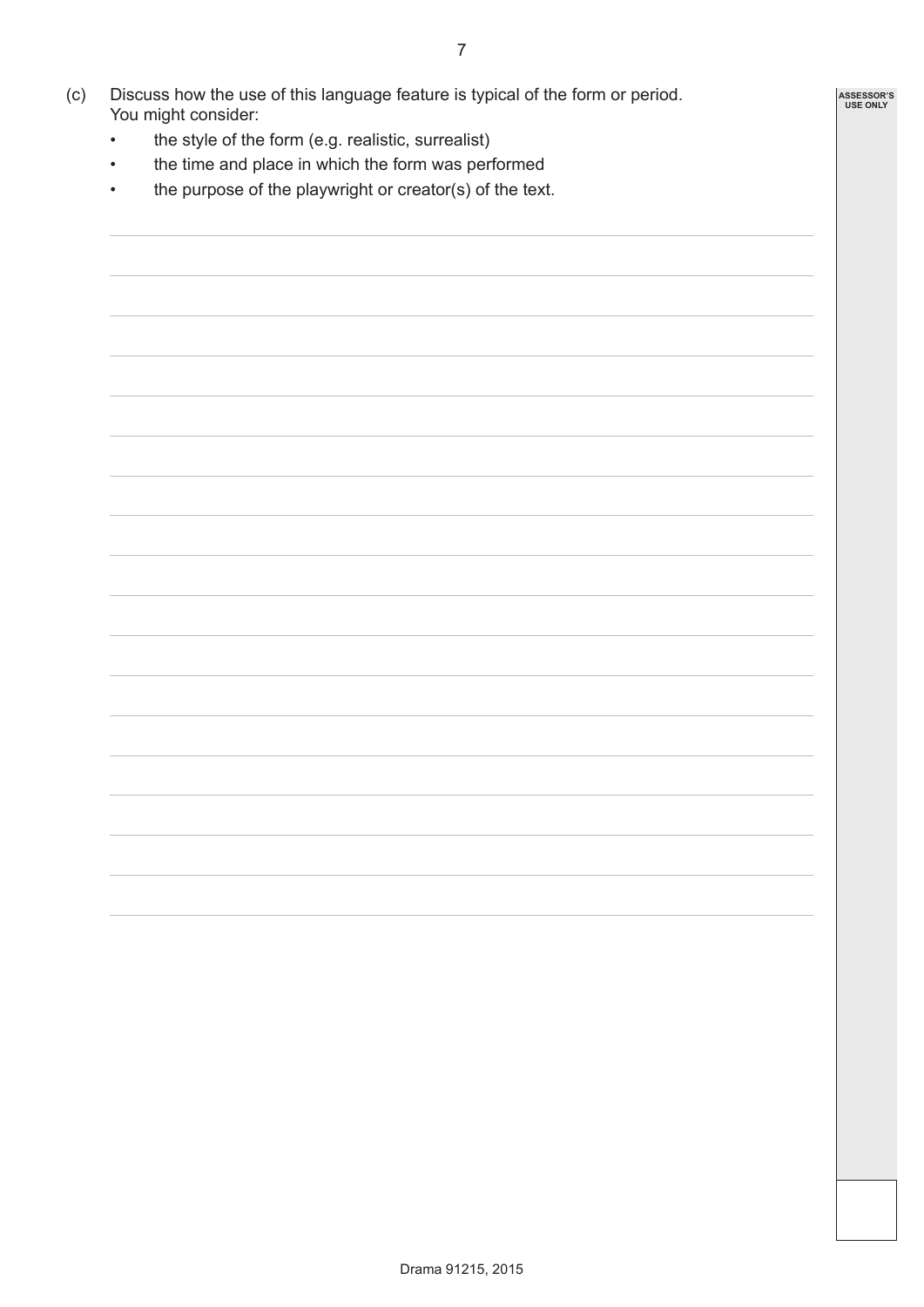### **QUESTION THREE: A THEME OR IDEA**

(a) Describe ONE theme or key idea from your chosen text.

(b) Explain what a character does or says to communicate this theme or idea to the audience. Give specific details from the text to support your answer.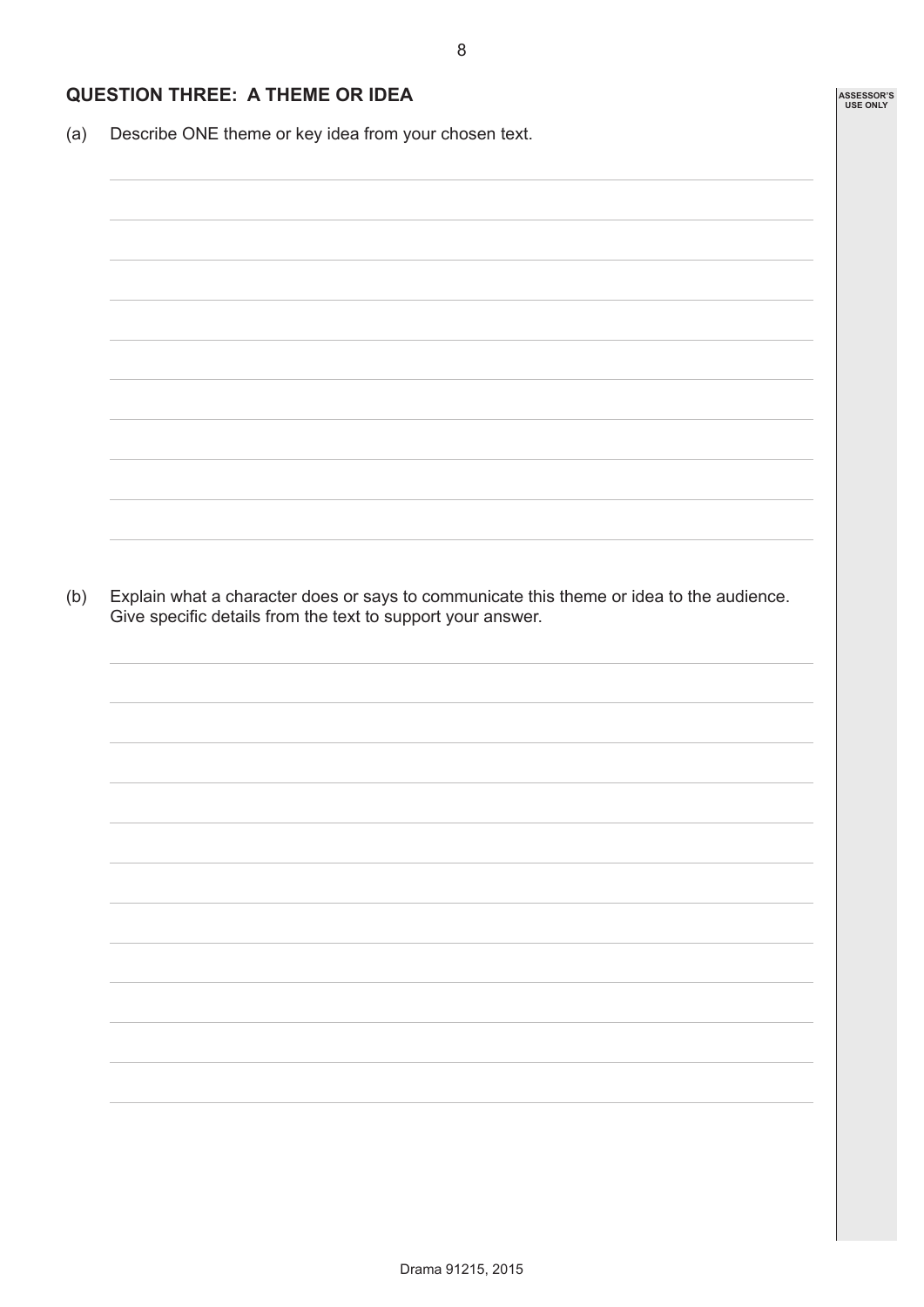9

- (c) Discuss the importance of this theme or idea to the people originally in the audience. You might refer to:
	- social structures (e.g. class systems)
	- the geographical or historical context
	- moral or cultural values.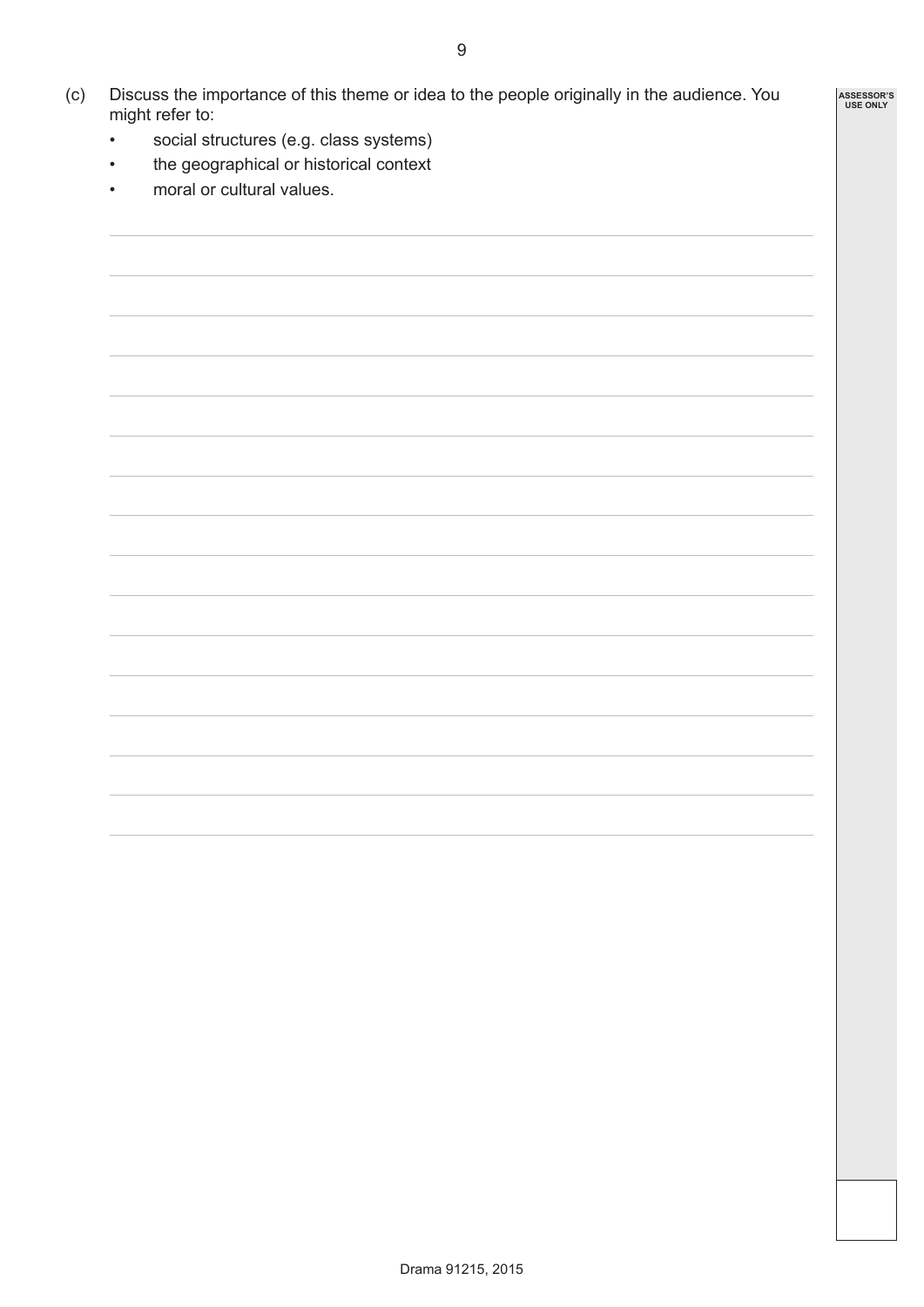| QUESTION<br><b>NUMBER</b> |  | Extra space if required. | Write the question number(s) if applicable. |  | ASSESSOR'S<br><b>USE ONLY</b> |
|---------------------------|--|--------------------------|---------------------------------------------|--|-------------------------------|
|                           |  |                          |                                             |  |                               |
|                           |  |                          |                                             |  |                               |
|                           |  |                          |                                             |  |                               |
|                           |  |                          |                                             |  |                               |
|                           |  |                          |                                             |  |                               |
|                           |  |                          |                                             |  |                               |
|                           |  |                          |                                             |  |                               |
|                           |  |                          |                                             |  |                               |
|                           |  |                          |                                             |  |                               |
|                           |  |                          |                                             |  |                               |
|                           |  |                          |                                             |  |                               |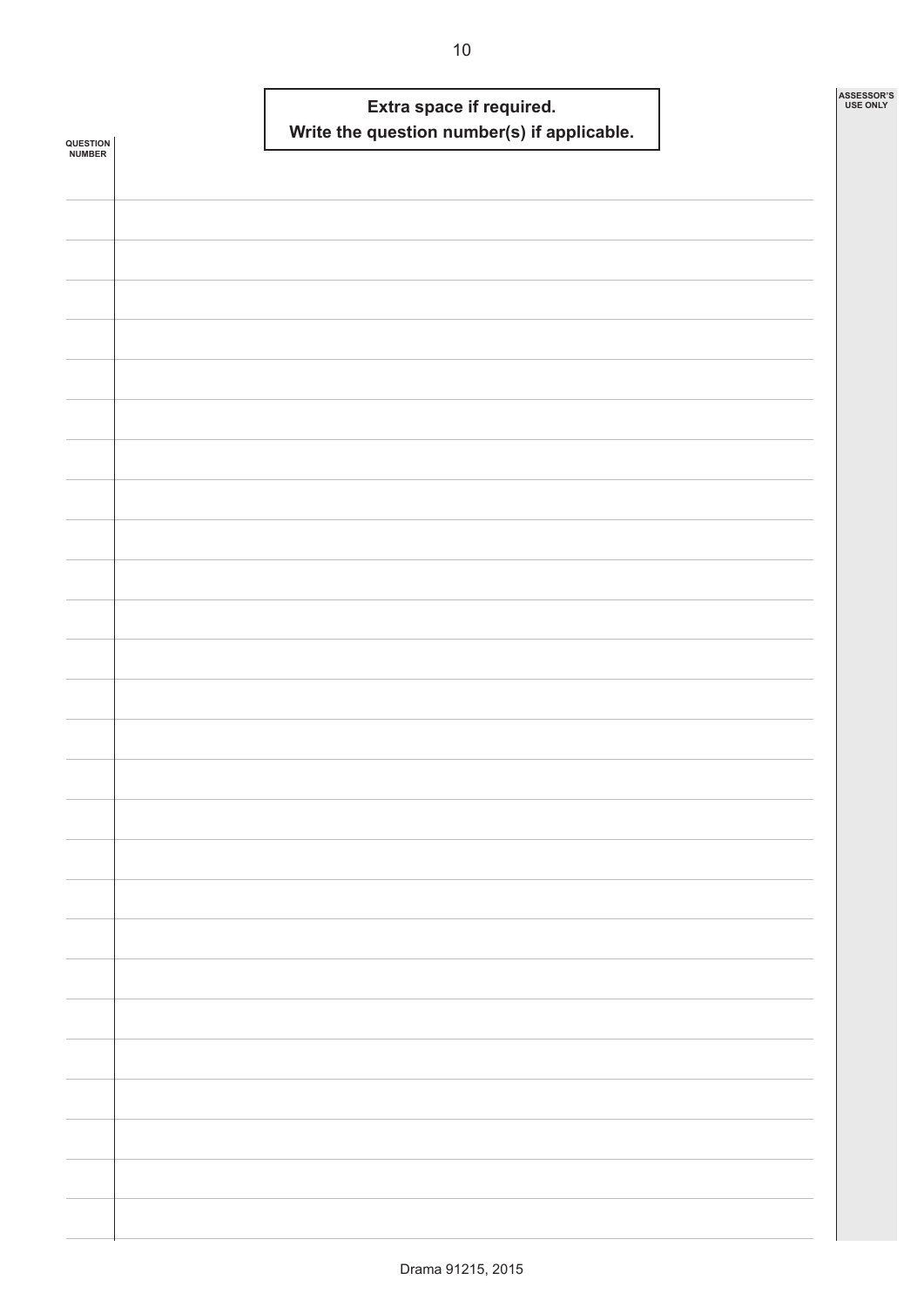| <b>USE ONLY</b> |
|-----------------|
|                 |
|                 |
|                 |
|                 |
|                 |
|                 |
|                 |
|                 |
|                 |
|                 |
|                 |
|                 |
|                 |
|                 |
|                 |